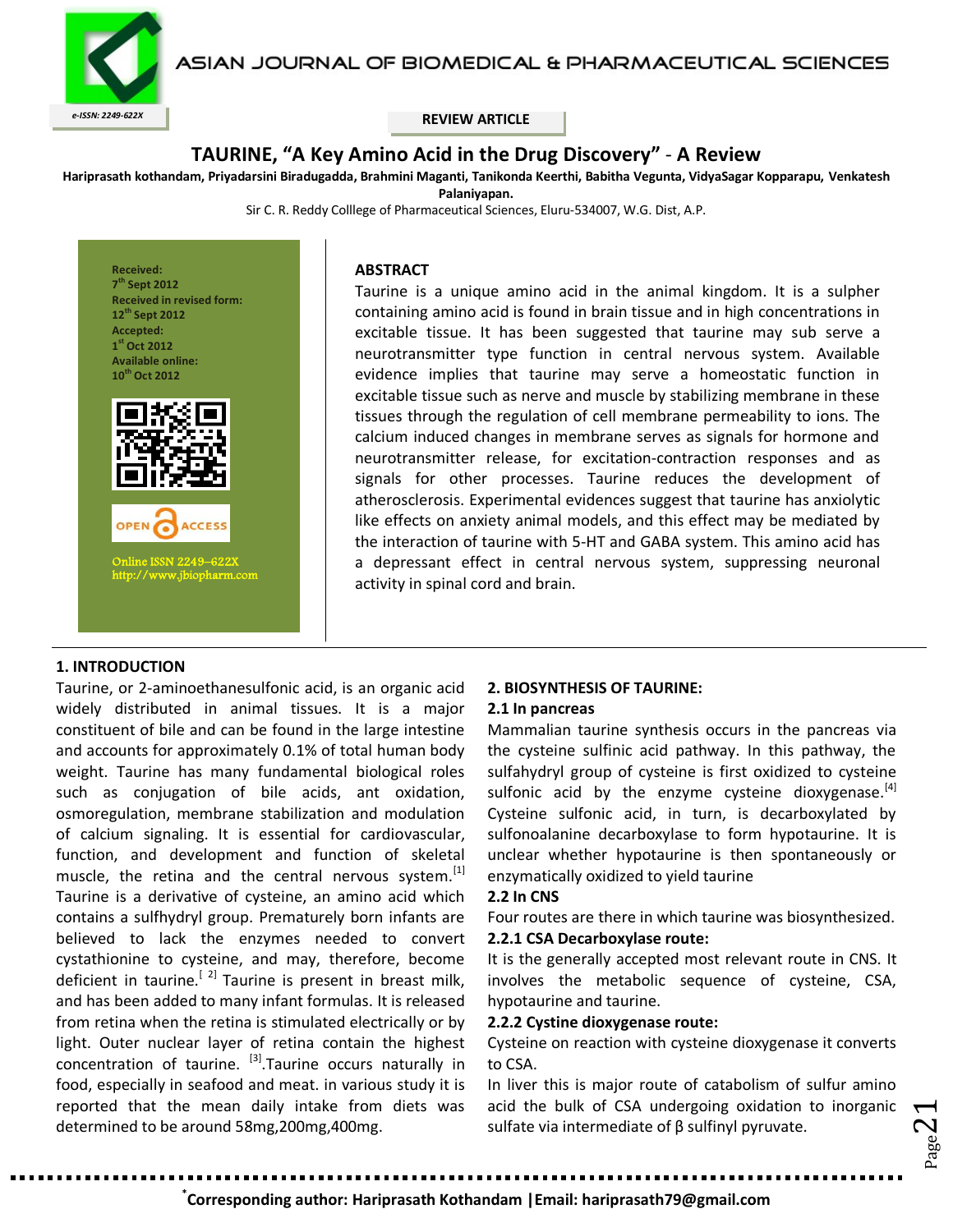## **2.2.3: The cystic acid decarboxylase route:**

This enzyme activity is regulated by presence of light. Brain tissue has the ability to decarboxylate cystate. <sup>[5]</sup> Cystate a labeled substrate which avoid the problem of being produced by paths other than direct decarboxylation.

## **2.2.4: Cystamine deoxygenase route:**

Cystamine dioxygenase present in high amounts in mammalian kidney and lesser extent in heart. This route has no significance in CNS. Bulk of taurine is obtained by transport from the circulation a small amount is biosynthesized in neuron. Process of biosynthesis may be part of an antioxidant mechanism protecting neuronal membrane while part of biosynthesis may fulfill specific neuro-modulatory and membrane stabilizing functions.

## **3. TRANSPORT OF TAURINE**

It is directly involved in an electrogenic sodium/taurine transport mechanism. Cellular transport of taurine is extremely efficient binding to transport site is sodium dependant.<sup>[6]</sup> The ratio of natural molecules to taurine mole transported varies from 3:1 to 1:1 depending on tissue. In brain slices at least 3 Na<sup>+</sup> molecules are needed for transport of taurine and at least and two for transport of hypotaurine. Transport of taurine occur in both glial and neurons. But glial cells have greater transport in neurons and astrocytes. Taurine deficiency leads to stimulation in the retinal transport of taurine. In mammalian retina taurine transport is concentrated in neuronal amoxine cell and photoreceptor and pigment epithelium. In baboons removal of pigment epithelium from the choroid leads to 72% fall in taurine transport. In man exogenous taurine transport across the pigment epithelia is need for maintenance of retinal electro physiology.

## **4. RELEASE OF TAURINE**:

Three kinds of cellular release are there for taurine. First is the basal release i.e leaking of taurine through membrane.<sup>[7]</sup> Second kind of release which is occasionally conflated with first is release via reversal of active transport system i.e; release with Na+ via β amino acid and carrier<sup>[8]</sup>, and stimulated efflux is of third kind. A sudden and large in efflux rate occur when cells is depolarized. There are convincing evidences that endogenous taurine is released with sufficient speed or in sufficient quantity from nerve terminals to initiate rapid changes in ion permeability and potential

## **5. BINDING OF TAURINE:**

Binding of amino acid can occur to transport site, receptor site or non functional sites. Binding to transport site is Na<sup>+</sup> dependant while receptor binding is Na<sup>+</sup> independent.

# **6. TAURINE INTERACTION WITH NEUROTRANSMITTER** [9] **6.1 Dopamergic interactions:**

Taurine increases the release of dopamine. The uptake of dopamine into the synaptic vesicles has shown to be chlorine dependent. As taurine increases the chlorine conduction its effect on dopamine release may be secondary to effect on chlorine. Taurine also increases synthesis of dopamine.

## **6.2 Serotonergic interactions**:

It decreases the serotonin turnover in hypothalamus. Taurine induced hypothermia is reduced if brain serotonin content is lowered by p-chlorophenylamine treatment. Stimulatory effect of taurine on prolactin secretion is mediated serotonergically.

## **6.3 Cholinergic interactions:**

Taurine decreases the release of acetylcholine from the abdominal ganglion of cockroach. The coexistence of decarboxylase and acetyl transferase in motor neuron indicates a possible physiological presynaptic action of taurine. Taurine has post synaptic action inhibiting non competitively carbamylcholine induced contraction of frog gastro muscle.

## **6.4 Interactions with glutamate:**

Influence of taurine on the glutamate is indicated by finding that taurine stimulate glutamic acid decarboxylase in the brain of genetically epileptic rat  $[10]$ . In rat cerebellar granular cells taurine had little effect on the evoked release of glutamate .It inhibit glutamate induced depolarization in number of system

## **6.5 Interactions with GABA:**

Like GABA taurine hyperpolarizes excitable membrane by increase Cl conductance. As a result taurine and GABA exhibit Synergic effect on neuronal ending, both antagonize the analgesic effect on morphine. Electrophysiological actions of taurine &GABA are differentiated on frog retinal ganglion cells. Both agents depolarize dorsal root of frog spinal cord. GABA increases the amplitude of cortical evoked potential within 30sec of application while response to taurine takes about 3min to develop.

## **6.6 Interactions with hormones:**

By central administration of taurine circulating prolactin levels increases. Neither neigher taurine nor TAG affects the pituitary secretion of luteinizing hormone. Taurine can increase the release of somatostatin (detected immunologically) from cultured rat cerebral cortex cells. Release of growth hormone is also stimulated by taurine [11]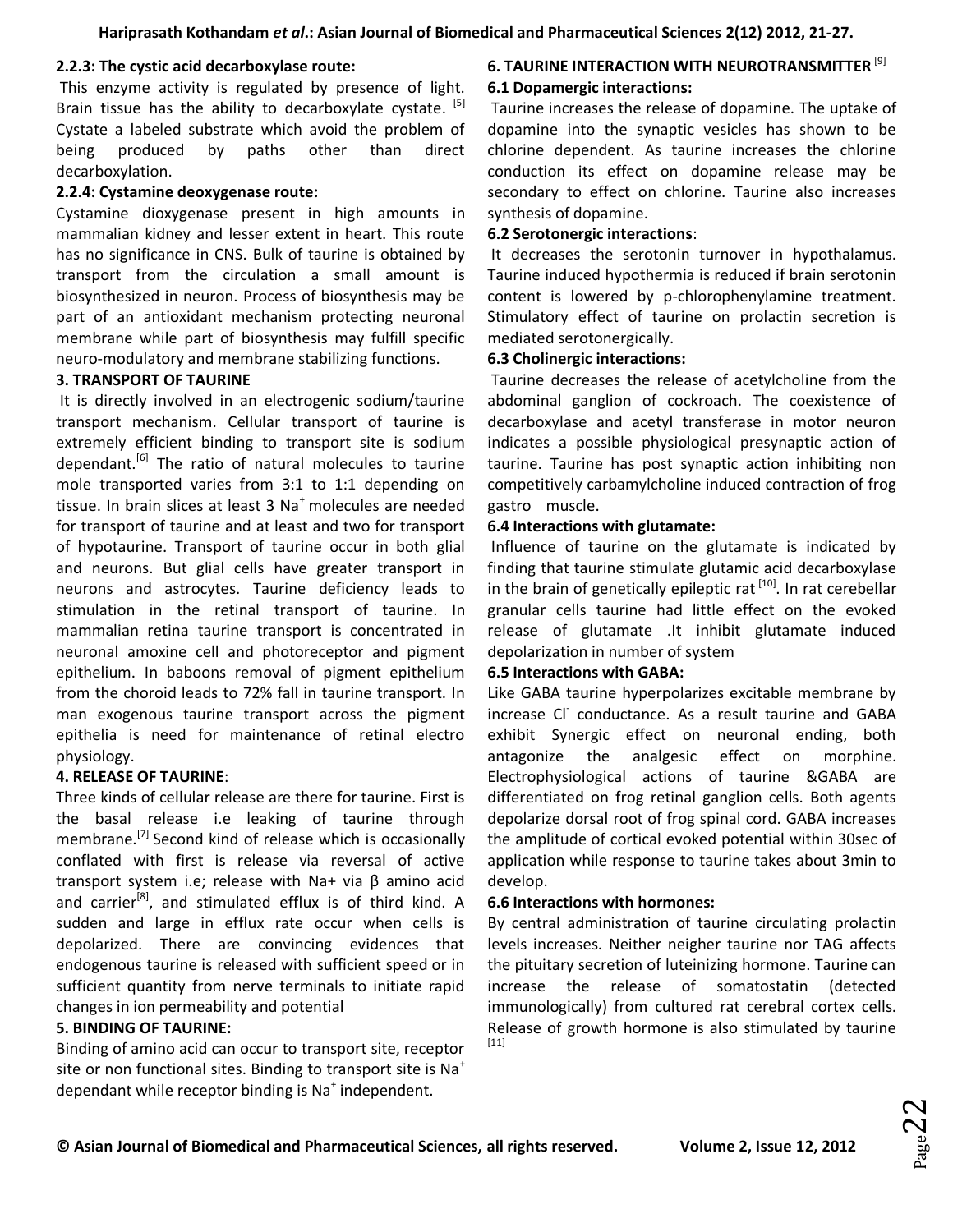#### **Hariprasath Kothandam** *et al***.: Asian Journal of Biomedical and Pharmaceutical Sciences 2(12) 2012, 21-27.**

#### **7. TAURINE IN EPILEPSY**

Clonic-tonic seizures originating in the brain stream and cerebellum are nearly abolished with taurine and GABA, but increased by L-cysteine and L-arginine. Isothionic acid a metabolite of taurine increases the occurrence of these seizures <sup>[12]</sup>. Taurine place a modulating role as a membrane stabilizer and that is absence or lowered concentration is responsible for hyper reactivity of cells in epilepsy Taurine works as inhibitory transmitter in cerebellum. Taurine solutions are administered intravenously because it's in ability to cross the blood brain barrier in normal mice. It has an ability to depress seizure activity. It also has a role as an inhibitory neurotransmitter  $^{[13]}$ . It is possible that defects in the CNS metabolism of taurine could be one of the causes of increased seizure susceptibility. [14]. Taurine administration produced the recovery of taurine brain deficit and decreased epilepsy. The epileptic activity reappeared and showed a slow increase, reaching maximum steady values in about 2 days  $[15]$ . Further taurine administration produced more pronounced anti epileptic effects.

#### **8. TAURINE IN CARDIOVASCULAR SYSTEM**

Taurine reduce the development of atherosclerotic lesion through a mechanism involving its antioxidant activity. Taurine reduces the development of atherosclerosis, albeit without lowering serum cholesterol  $[16]$ . It markedly reduces elevated blood pressure, attenuated renal dysfunction and reduction in serum nitrous oxide levels. Taurine can scavenge oxygen free radicals and can act as a membrane stabilizer that can maintain membrane organization against lipid peroxide attack, prevent water influx and avoid cell swelling

## **8***.***1Taurine in ischemia-reperfusion of the heart**

Taurine protects against  $Ca<sup>2+</sup>$  paradox-induced cardiac injury by preventing  $Ca^{2+}$  overload in cardiomyocytes and cell death  $^{[17]}$ . Because the increase of intracellular Na<sup>+</sup> is a critical step in cardiac damage due to  $Ca<sup>2+</sup>$  paradox or I-R, taurine supplementation may reduce the intracellular Na<sup>+</sup> concentration, and subsequently reduce  $Ca<sup>2+</sup>$  overload by inhibition of the Na<sup>+</sup>-Ca<sup>2+</sup> exchanger. This effect offers another possible mechanism that explains how taurine protects the heart from I-R-induced damage. Furthermore, taurine may provide cardio protection under conditions of I-R, by virtue of its antioxidant properties, and may prevent oxidant-mediated damage of the cardiomyocytes membrane and subsequent intracellular Ca<sup>2+</sup> overload  $^{[18]}$ .

## **8.2 Taurine in cardiac heart failure**

The majorities of symptomatic patients with CHF is malnourished, and have a relative deficiency of taurine. Parenteral administration of taurine (200 mg/day for seven days) has been reported to partially protect against myocardial cell necrosis induced by a toxic dose of isoprenaline in chick hearts reported that taurine can lower left ventricular end-diastolic pressure in patients with heart failure<sup>[19]</sup> In a clinical trial, the effect of oral administration of taurine (3 g/day) and coenzyme Q10 (30 mg/day) in 17 patients with CHF secondary to ischemic or idiopathic dilated cardiomyopathy was compared. In the taurine-treated group, unlike the coenzyme Q10-treated group, an improvement of the systolic left ventricular function was observed after six weeks <sup>[20]</sup>.

Positive inotropic effect of that could be due to its effect that  $Ca<sup>2+</sup>$  is an important factor in mediating the effects of taurine in the heart.

#### **8.3 Antiatherogenic potential of Taurine**

Low-density lipoproteins (LDL) are known to contribute to the formation of plaque in the arterial wall, oxidized LDL can further  $[21]$  exacerbate plaque formation. In hypercholesterolemia, dietary supplementation with taurine has been found to improve the serum lipid profile. High cholesterol-fed rats treated with taurine (15 g/kg/day) for five weeks showed a 37% reduction in plasma LDL, a 32% reduction in total cholesterol and a 43% reduction in triglyceride (TG) levels when compared with control rats fed the same diet without taurine. Platelets from humans with normal taurine status showed an increase in resistance to aggregation by 30% to 70% when supplemented with taurine at 400 mg/day or 1600 mg/day, respectively.

### *8.4* **Interaction of taurine and angiotensin II**

Angiotensin II is an important hormone that plays a key role in the maintenance of cardiovascular homeostasis. Experimental and clinical studies have shown that angiotensin-converting enzyme inhibitors prevent cardiac remodelling, improve heart function and reduce mortality  $[22]$ . Taurine has also been found to partially block the effects of Ang II, implying that taurine may interfere with different actions of Ang II in cardiovascular cells.

#### **8.5 Antihypertensive action of taurine**

An injection of taurine in the anterior hypothalamus area has been reported to decrease BP; this taurine effect seems to be mediated by β-adrenoceptors. Thus, the antihypertensive effect of taurine may be partially attributed to its effect on the central nervous system  $^{[23]}$ . Taurine (1% to 2% w/v in drinking water) was found to prevent high-fructose diet-induced hypertension in rats. Taurine was also found to prevent an increase in platelet  $[Ca<sup>2+</sup>]$  in high-fructose diet-induced hypertensive rats. Although taurine deficiency in uni-nephrectomized rats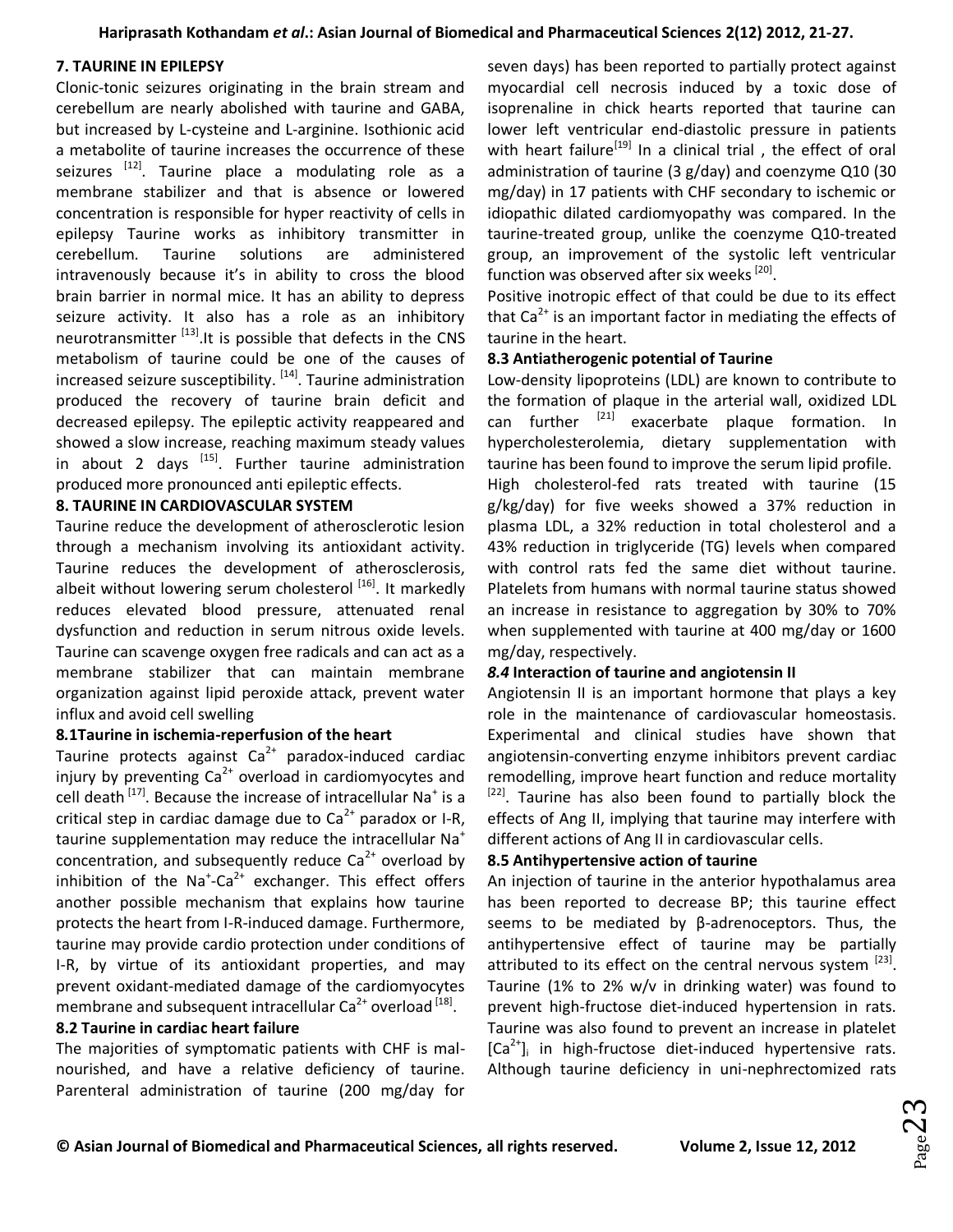has been shown to accelerate the development of hypertension in response to high dietary NaCl

### **9. EFFECT OF TAURINE IN DIABETES**

Safe and effective nutritional supplements that could be given along with the regular treatment of the patients that might reduce the need for insulin replacement therapy. Our hypothesis is that supplementation of Taurine in the diets of diabetic patients might reduce the dose or need for insulin replacement therapy and protect them against oxidative stress that is responsible for the complications of diabetes mellitus<sup>[24]</sup>.

The tissue levels of taurine are not changed in every organ system studied in these NIDDM rats. However, taurine also increases the excretion of cholesterol via conversion to bile acid and would be expected to improve insulin resistance. Another study reveals the fact that taurine is also helpful in preventing the transmission of [diabetes](http://diabetesinformationhub.com/) from a pregnant woman to her baby**.** Hence, taurine is recommended in appropriate dosage to be administered to pregnant as well as lactating mothers.

## *9.1 Taurine and diabetic cardiomyopathy*

Cardiovascular disease is responsible for 80% of deaths among diabetic patients. In chronic diabetes <sup>[25]</sup>, intracellular accumulation of sorbitol, resulting from high extracellular levels of glucose, leads to the depletion of intracellular taurine levels, and is associated with the development of diabetic cardiomyopathy. In type 1 diabetes, platelet aggregation may cause an increased risk of cardiovascular events; it has been demonstrated that platelet taurine levels are lower in diabetic patients. When supplemented with taurine (1.5 g/day for 90 days), both plasma and platelet taurine levels were increased in diabetic patients. These were associated with a decrease in platelet aggregation induced by arachidonic acid. That taurine decrease the TG and LDL levels in streptozotocin (STZ)-induced diabetic rats; however, the duration and dose of taurine treatment was an important determinant of the beneficial actions of taurine.

## **10. TAURINE IN RETINA**

The retina contains an extremely high amount of taurine; two notable exceptions of tissues with higher taurine levels are the neurohypophysis and pienal gland of rat  $^{[26]}$ .

Taurine is an essential component of diet, and that its absence leads to severe retinal damage involving the outer segment of photoreceptor and the tapetum. Other than taurine glycine and GABA has a similar protective effect but since they are not present in high concentrations in the ROSs. Addition of taurine prevents the destruction of rod outer segment (ROSs) in calciumfree medium and modifies  $Ca^{2+}$  fluxes within these structures  $[27]$ . Both Ca<sup>2+</sup> and taurine are intimately involved in mechanism to maintain and stabilize the structural and functional integrity of photoreceptor membrane <sup>[28]</sup>. A second possible function for taurine in retina is that it regulates  $Ca<sup>2+</sup>$  transport. Taurine has a biphasic effect on  $Ca^{2+}$  accumulation depending upon the concentration of Ca<sup>2+</sup>, at high Ca<sup>2+</sup> concentrations taurine is inhibitory in the chick, frog and rat. While at low concentrations and in the presence of ATP taurine is stimulatory. A third possible function for taurine in retina is as a regulator of signal transduction due to its effect on protein phosphorylation. Taurine has inhibitory effect on protein phosphorylation possible functions of taurine in retina include (1) protection of photoreceptor- based on shielding effect of taurine on rod (ros) outer segment exposed to light and chemicals (2) regulation of Ca2+ transport based on modulatory effect of taurine on  $Ca<sup>2+</sup>$ fluxes in the presence and absence of ATP. (3) Regulation of signal transduction- based on inhibitory effect of taurine on phosphorylation.

The many possible functions of taurine include <sup>[29]</sup>:

a) Neurotransmitter (or neuromodulator) in CNS

b) Stabilizer of biological membrane in many tissues which affects cardiovascular functions

c) Protector of rod outer segments (ROSs) from exposure to toxic levels of light and chemicals.

d)modulator of calcium binding and fluxes

## **11. ROLE OF TAURINE IN HAIR TREATMENT**

L-taurine is an amino acid that when used orally at doses greater than 500 mg. Acts as anti-fibrotic agent (inhibits the inflammation mediated hardening of the hair follicle matrix), thus addressing the primary mechanism of the gradual follicle miniaturization seen in MPB, oral supplementation with daily Taurine 150 mg + Catechin 75 mg + Zinc 15 mg (Inneov Trico masse) in the treatment of women with fine hair, hair fragility and decreased hair thickness.

## **12. TAURINE IN ENERGY DRINKS**

Most of the energy drinks contains taurine, an aminoacid. Companies that market energy drinks claim taurine can improves mental performance and gives you energy. However, medical research doesn't support these claims. On serving of energy drink contain 100 colories,27g of sugar,1.7 mg of vitamin B2,20mg of vitamin B3,2mg of vitaminB6,6mcg of vitamin B12,180mg of sodium,1000mg of taurine and 200mg of *Panax ginsing*. Energy drinks, include monster energy drink, market taurine as a substance that enhances the entry of glucose in to muscles- which improves endurance because the body uses the glucose in times of stress. Taurine along with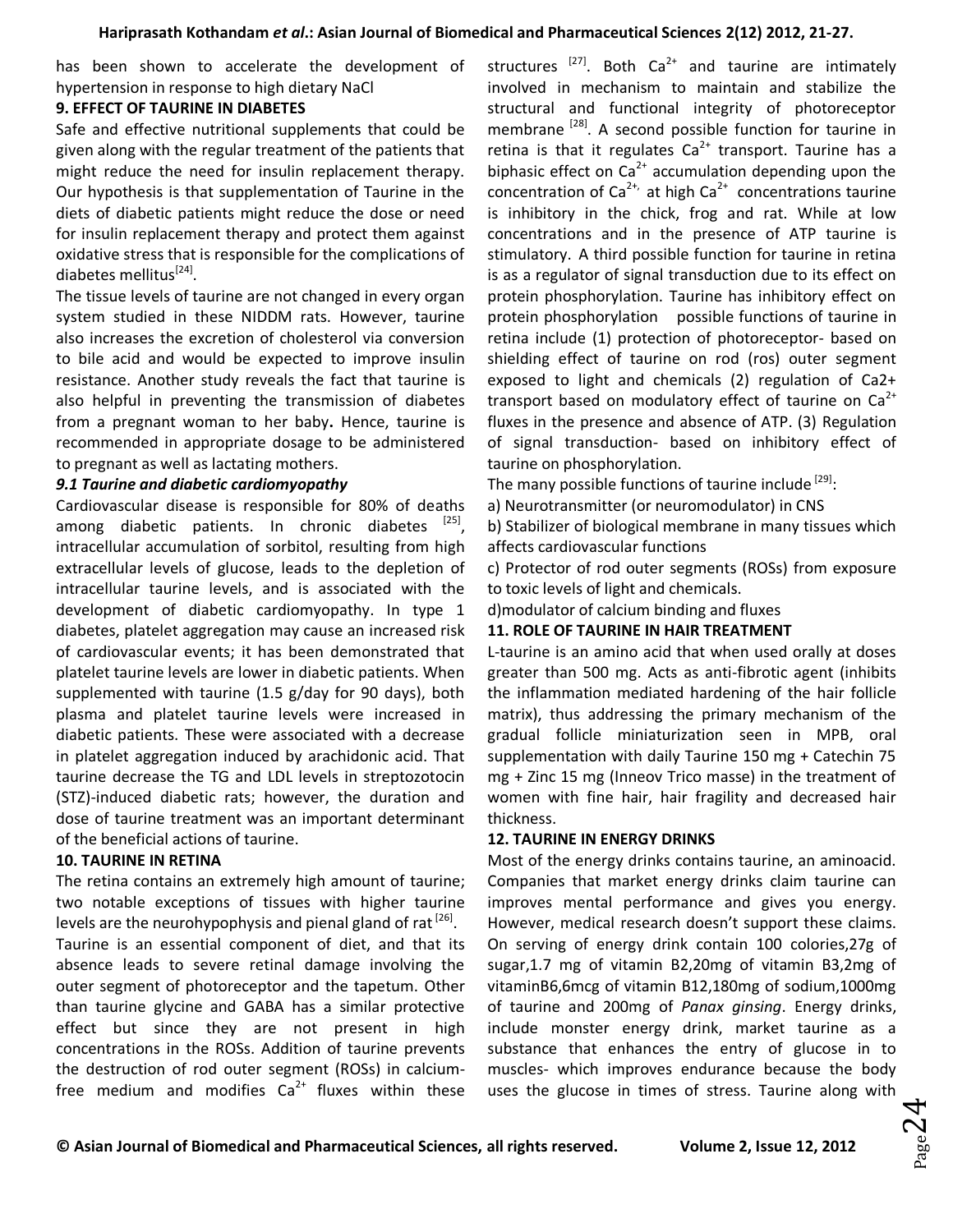caffeine may actually cause a "crash" effect after consumption. The European food safety authority (EFSA) concluded in 2009 that exposure to taurine at the levels found in energy drinks, including monster energy appears to be safe.

# **13. SEPARATION TECHNICQUES HIGH PERFORMANCE LIQUID CHROMATOGRAPHY**

Taurine is estimated by RP-HPLC either in isocratic or gradient modes. It is preferred due its sensitivity and flexibility [30][32]. The HPLC methods include pre column and post column derivatization followed by ultraviolet, fluorescence or electrochemical detection. Since derivatization technique plays a key role in getting higher sensitivity, shorter analysis time and better resolution of complex biological samples, some derivatization reagents with sensitivity, stability, rapidity and simplicity are investigated for analysis of taurine. Typical reagents include o-Phthalaldehyde2, 4-diniroflurobenzene, fluorescamine, thiamine etc

**O-Phthalaldehyde derivatizaion:** OPA commonly used in RP-HPLC for determination of free aminoacids include taurine in complex biological samples, serum and urine.OPA reacts with taurine in the presence of a reducing agent such as 2-mercaptoethanol, urea or sodium sulfite to form a substituted iso-indole ring. This derivative has strong absorbance at 260 and 340 nm but also a strong fluorescence a 475nm.

**2,4-Diniroflurobenzene:** Taurine react with DNFB to form DNP derivative with UV absorbance at 254 and 360nm. However the derivatization reaction usually takes more than 1hr at 40<sup>o</sup>C and thus it is not suitable for rapid assay of large number of samples.

**1-Dimethylaminophthalene-5-sulponyl chloride** 

**derivatization:** It is for the determination of primary and secondary amines. Plasma or whole blood sample was diluted with a mixture of acetonirile-mehanoltriehylamine-water. Taurine was separated from other compounds on  $C_{18}$  with a mehanol-aceticacid-triehylamine aqueous mobile phase. The effluent was monitored fluorimetrically an excitation wavelength of 329nm and an emission wave length of 530nm [30].

**Ion chromatography:** IC was a powerful technique for analyzing of inorganic cations and anions in aqueous system <sup>[31]</sup>. Advantage of IC method over HPLC is pre or post column derivatization steps. Weakly ionized short chain organic acids are separated by ion exclusion chromatography with suppressed conductivity detection. Since the dissociation constant of taurine is too large. Taurine cannot be detected by UV due to the lack of ultraviolet chromophore.

**Thin layer chromatography:** It is really applied to analyze taurine in biological samples due to its low sensitivity and reproducibility. The formation of a volatile derivative of sulphonic function of taurine by GC is difficult.

**Hyphenation procedures :** Taurine is alsoanalyzed by HPLC with inductively coupled plasma atomic emission spectrophotometry(ICP-AES) samples were separated on a cap cell pak amine column at40 $\mathrm{^0C}$  with 2M ammonium phosphoric acid ammonia buffer(pH8)-methanol(4:1) as a mobile phase and phosponebulization. ICP-AES detection at 180.73nm at emission line  $[32]$ . The detection limit was 43mg and the RSD less than or equal to 2.2%. Biological samples are deprotonized immediately after collection and it is stored at -80 $^{\circ}$ C. Taurine is analyzed by HPLC due to its high sensitivity, reliability and relaitively short time. HPLC-ICP-AES proved to be effective for the analysis of taurine in biological samples. However they are not used widely due to its complex apparatus.

# **Electro- migration methods:**

Capillary electrophoresis (CE) is mainly used electromigration method for taurine analysis. It is an analytical counterpart to HPLC and offers a number of advantages over HPLC. Very little organic solvent in running buffer, short run time for separation, high separation efficiencies. Only fluorescamine is a suitable reagent for CE analysis. Kelly et al developed a rapid and highly selective capillary zone electrophoresis (CEZ) method for the determination of taurine in plasma <sup>[33]</sup>. The separation is based on the difference in ionization of taurine from that of other amino acids due to the fact that taurine is a sulpher rather than a carboxylic amino acid. Addition of homotaurine plasma protein was precipitated with acetonitrile and supernatant was derivative with fluorescamine in the presence of borate buffer. Separation was carried out in the reverse polarity mode at 27.5KVwith a diode array detector set at 266nm. A capillary conditioning solution was applied daily in order to suppress the residual electroosmotic flow. The samples were homogenized in phosphate buffer of PH 7.5 and then deproteinized by perchloric acid. The supernatant was neutralized with trisodium phosphate soidum solution and then derivatized with trisodium phosphate solution and then derivatized with 9-fluorenylmethyl chloroformate (FMOC) for 20min at room temperature. The derivatized taurine was well separated from 3-amino-1-propanesulphonicacid (internal standard) and glutathione by using 0.05 mol/l sodium phosphate (Ph2.5) as running buffer and then sensitively detected by fluorescence spectroscopy.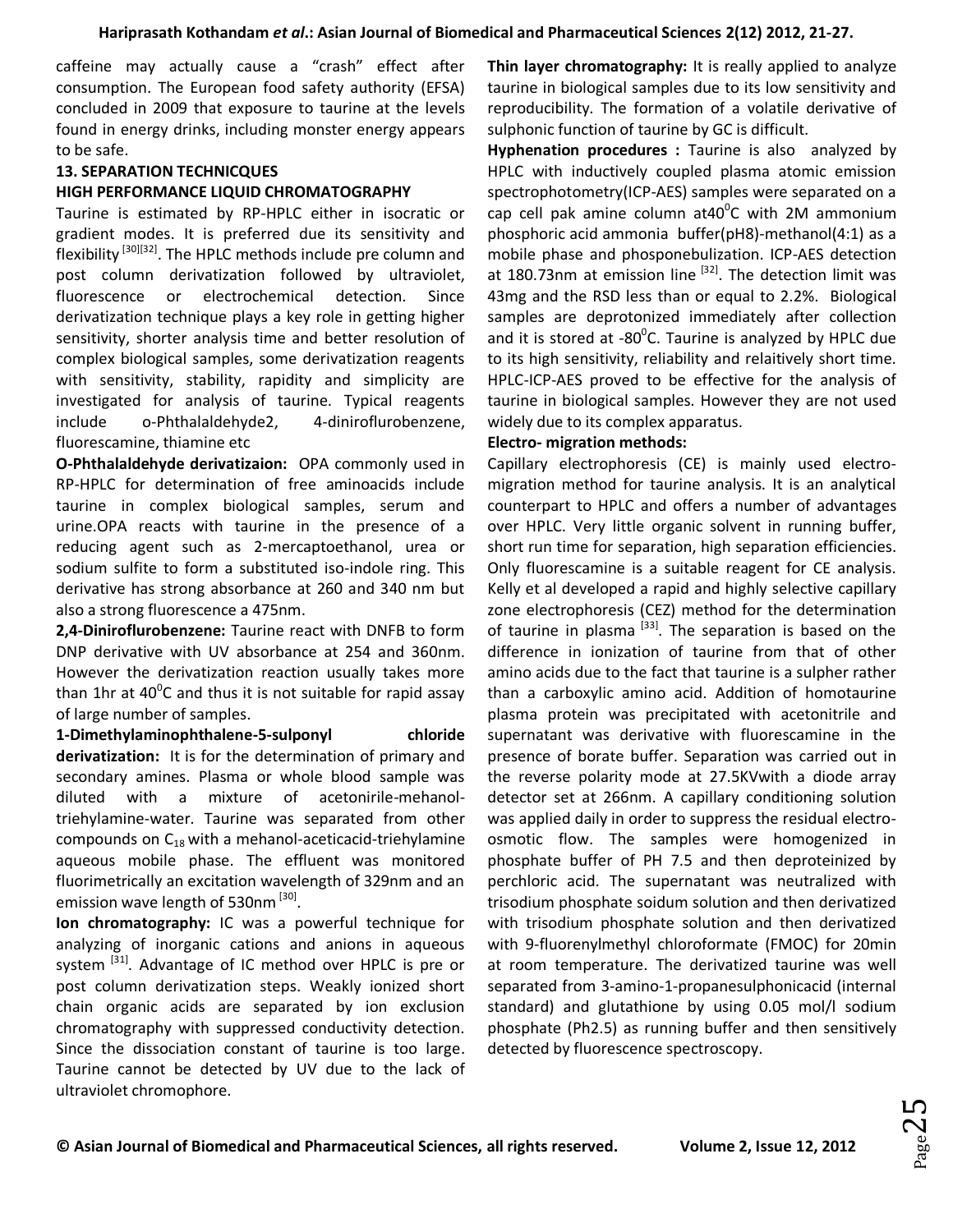**Hariprasath Kothandam** *et al***.: Asian Journal of Biomedical and Pharmaceutical Sciences 2(12) 2012, 21-27.**

## **CONCLUSION**

Taurine is present in high concentrations in all animal tissues but it is low in mammalian systems, due to its wide spectrum of biological activities in various tissues the study of taurine generates perhaps its greatest interest. In this review recent advances in taurine research have been critically examined. As taurine is a "conditionally essential" amino acid in the human we need a further investigation in clinical trials. Hence we conclude that taurine is a key **REFERENCES**

- 1. Agarwal, H.C, Himwich, W. A. Amino acids, Proteins and monoamines of developing brain. Developmental Neurobiology; 1970; 287-310.
- 2. Aguirre, G.D. Retinal degeneration associated with the feeding of dog food to cats. J. Am. Vet. Med. Assoc 1978; 172; 791-796.
- 3. Akea, T.K. D., Brody, T. M. Alterations of ion movements as a mechanism of drug induced arrhythmias and inotropic responses. In: Huxtable R, Barbeau A (eds). Tourine. Raven Press, New York. 1976; pp. 121-34.
- 4. Allen, I. C., Schousboe, A and Griffiths, R. Effect of L-homocysteine and derivatives on high affinity uptake of taurine and GABA into synaptosomes and cultured neurons and astocytes , Neurochem. Res 1986; 11;1487-1496.
- 5. Arzate, M.E., Moran, J. Pasantes-Morales, H. Inhibitory effect of taurine on 4-amino pyridinestimulated release of labeled dopamine from striatal synaptosomes, Neuropharmacology 1986;25;689-694.
- 6. Baba, A., Yamagami, S., Mizuo H. Iwata, H. Microassay of cysteine sulfonic acid in the central nervous system: antagonistic effect of taurine on cysteine sulfonic acid-stimulated formation of cyclic AMP in guinea pig hippocampal slices, J.Neurochem.1982;38;1280-1285.
- 7. Baskin, S.I., Hinkamp, D.L., Marquis, W.J.Tilson, H.A. Effects of taurine on psychomotor activity in the rat, Neuroform 1974; 13; 591-594.
- 8. Bolz, J., Their, P., Voigt, T. and Wassle, H. Action and localization of glycine and taurine in cat retina, J, Physiol., Lond.1985b; 362; 395-414.
- 9. Borg, J., Balcar, V.J., Mark, J. and Mandel, P. Effect of cyclic nucleotides on high affinity uptake of Lglutamate and taurine in glian and neuroblastoma cells , Brain Res. 1979;166;1113-1122.
- 10. Bradford, H.F., Davison,A.N, Wheler, G.H.T. Taurine and synaptic transmission. Taurine ,pp Raven press, 1976;303-310

amino acid in the drug discovery process for the future therapeutic advancement in the treatment of various diseases.

## **ACKNOWLEDGEMENT:**

We are greatly thankful to the principal and the management of Sir.C.R.Reddy College of Pharmaceutical Sciences, Eluru, West Godavari district, Andhra Pradesh for providing required facilities to carry out our review work.

- 11. .Chan-Palay, V., Engel, A.G., WU,J.-Y, Palay, S.L. Coexistence in human and primate neuromuscular junctions of enzymes synthesizing acetyl choline catecholamine, Taurine, and amino butyric acid, Proc. Nat. Acad. Sci..U.S.A 1982b; 79; 7029-7030.
- 12. Debler, E.A; LAJTHA, A. High –affinity transport of gamma-aminobutyric acid, glycine, taurine, Laspartic acid and L-glutamic acid in synaptosomal (P2) tissue: a kinetic and substrate specificity analysis. J. Neurochem 1987;48;1851-1856
- 13. Gaitonde, M.K. A spectrophotometric method for the direct determination of cysteine in the presence of other naturally occurring amino acids, Biochem.J.1967;104;627
- 14. Huxtable, R. J. Insights on function: metabolism and pharmacology of Taurine in the brain .In: The role of peptides and amino acids as neurotransmitters, 1981;53-97
- 15. Laird, H.E; Huxtable, R.J. Taurine and audiogenic epilepsy : in Taurine and neurological disorders, Raven Press, New York 1978;339-357
- 16. Anderson, P. A., Baker, D. H., Corbin, J, E., Helper, L. C. Biochemical lesions associated with Taurine deficiency in the cat. J. Anim. Sci,1979;49;1227- 1234
- 17. Barnett, K. C; Burger, I. H. Taurine deficiency retinopathy in the cat. J Small Animal Pract.,1980;21;521-534
- 18. Berson ,E.L.,Hayes,K,C.,Rabin,A.R.,Schmidt,S.Y and Watson ,G.:Retinal degseneration in cats fed casein.II to. Supplementation with methionine,cysteine or Taurine, Invest. Ophthalmol.Vis.Sci 1976;15;52-58
- 19. Jocobsen JG,Smith LH:Biochemistry and physiology of Taurine and Taurine derivatives, Physiol Rev, 1968;48(2);424-511
- 20. Sgaragli.G.Carla V.Magnani M.Galli A:Hypothermia induced in rabbits by inta ceribro ventricular Taurine:specificity and relationship with central